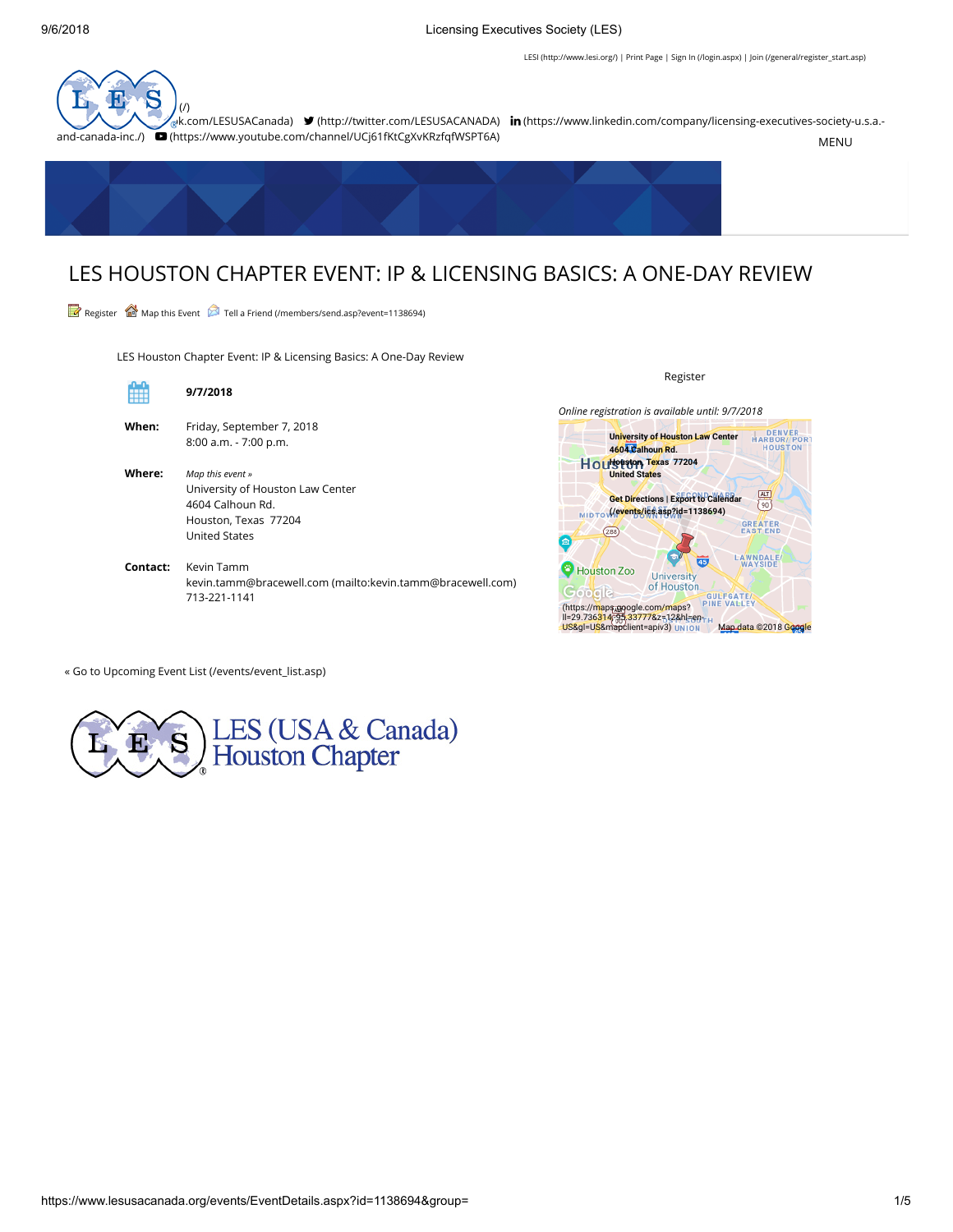# **LES Houston Chapter presents: IP & Licensing Basics:**

# **A One-Day Review**

#### **Introduction**

This one-day course provides an overview of the basics of intellectual property (IP) and licensing. It builds a practical understanding of core IP and licensing concepts from both the business and legal perspectives. Each topic, taught by both legal and business experts working as a team, is divided into five sections with examples, exercises, and interactions between instructors and fellow students. Topics include an introduction to IP, the basics of IP commercialization and licensing, determining reasonable license fees and royalty rates, managing risks, and a licensing case study.

#### **Who Should Attend**

There is no prerequisite to attend this course. It is designed for those with no prior experience in licensing, including students, entrepreneurs, non-IP attorneys, finance professionals, business development professionals, and those considering a career in licensing.

#### **Why You Should Attend**

There is more emphasis now than ever before on commercialization, company formation, and job creation from the billions of dollars invested annually in research and development at America's universities, government laboratories, and small businesses.

Whether you are an entrepreneur in the making, a principal investigator or student at any level who wants a better grasp of the basics, or an aspiring technology transfer professional, this course will give you the tools you need to understand and participate effectively in the process of protecting IP and facilitating its commercialization.

#### **Course Details**

The course is divided into five modules:

Module 1: Introduction to IP Introduction to the different types of IP including patents, trademarks, copyright, trade dress, and trade secrets.

Module 2: Basics of IP Commercialization & Licensing Introduction to licensing, including reasons for licensing, description of licensing agreements, infringement, competition law, and relationship-building.

Module 3: Determining Reasonable License Fees & Royalty Licensing risks and rewards, different valuation methods (e.g., market, financial, and cost), their pros and cons and royalty structures.

#### Module 4: Managing Risks

Identifying and managing different types of risk, including confidentiality, infringement, liability, collection of royalties and other fees, and unlicensed competition.

#### Module 5: Licensing Game

Students put into practice what they've learned by dividing into licensee and licensor teams and then discussing and negotiating terms of a licensing case study, based on both public and confidential information they are given. At the end of the negotiating session all teams report their results and how and why they reached them.

#### *CLE: 6.5 hours of Texas MCLE credit pending*

#### **Schedule:**

**Breakfast: 8:00 am - 8:30 am Course: 8:30 am - 5:30 pm Reception: 5:30 pm - 7:00 pm**

#### **Date/Time:**

**Friday, September 7, 2018**

**8:00 a.m. - 7:00 p.m.**

#### **Registration:**

**Through September 3: LES Member/Non-Member:** \$195.00 **Student/Post-Doctorate:** \$40.00 **Non-profit/Govt:** \$150.00

#### **Instructors:**

**Location:**

**[University of Houston Law Center \(http://www.law.uh.edu/\)](http://www.law.uh.edu/) 4604 Calhoun Rd. Houston, TX 77044**

> **After September 3: LES Member/Non-Member:** \$245.00 **Student/Post-Doctorate:**\$55.00 **Non-profit/Govt:** \$175.00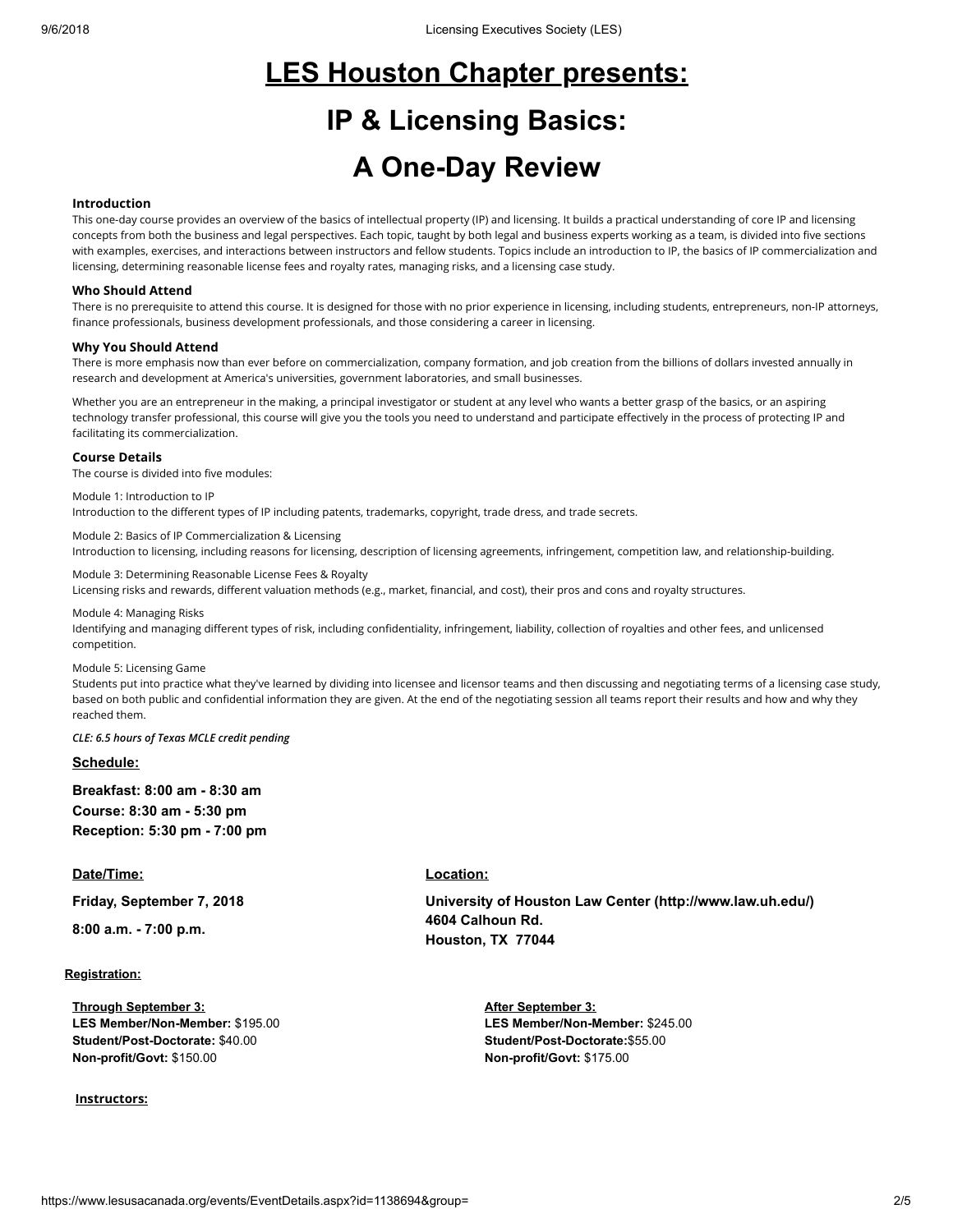

**Kevin Tamm**  Attorney *Bracewell LLP*



**Karthika Perumal**  Attorney *Bracewell LLP*

the Southern District of Ohio. Kevin lateralled to Houston in 2015 from Indianapolis. **Karthika Perumal, J.D., Ph.D., CLP,** is an attorney in Bracewell LLP's Intellectual Property and Technology practice in the Houston office. Before joining Bracewell, she was with Denton's LLP in Houston, and was the Associate Director for the Center for Technology Development at the University of Texas Medical Branch in Galveston. During her ten years with UTMB, she developed commercialization strategies for over 65 technologies including multi-party collaboration agreements, sponsored research agreements, material transfer agreements, options and licensing transactions; she also participated in structuring and financing of six start-up companies for various pharmaceutical, medical device and medical informatics products. As part of her scientific training, Karthika was also involved in biological research projects and has published several articles in peer reviewed journals. Karthika holds a J.D., magna cum laude, from the University of Houston and a Ph.D. in pharmacology from Baylor College of Medicine, and is a Certified Licensing Professional.

**Kevin Tamm, J.D.**, is an associate in the Houston office of Bracewell LLP. He focuses on patent prosecution in the chemical and mechanical arts and also has experience with drafting inter partes review petitions, managing active post-grant cases, and assisting in IP-intensive transactions. Kevin has experience prosecuting U.S. and foreign patents for large corporate clients, universities and independent inventors and is admitted to practice before the USPTO. Kevin held a chemical associate position in an engineering consulting firm after earning his bachelor's degree in chemical engineering from University of Pittsburgh Swanson School of Engineering. While in law school, Kevin was a legal extern for the Honorable Michael R. Barrett in the United States District Court for



**Louise Levien**  Associate (retired 2017) *ExxonMobil Upstream Research Co.*

**Louise Levien** retired in 2017 from a career that included a diverse series of assignments at Exxon and ExxonMobil in Upstream Research. During her career she has performed research in Petrophysics, Geologic Modeling, and Visualization, supervised diverse research programs and held several assignments in Planning and Analysis. After working with IP from the scientific side of ExxonMobil for many years, Louise joined the ExxonMobil Upstream Research Company's Commercial, Intellectual Property and Licensing group in 2007. She was responsible for IP processes, the intellectual property aspects of agreements, and licensing transactions impacting ExxonMobil's upstream business.

She holds a ScB degree in Geological Sciences from Brown University and MS and Ph.D. degrees in Geochemistry from Stony Brook University. She is a Certified Licensing Professional (CLP) and co-inventor on two patents.

**Dell Charles "D.C." Toedt III, J.D.,**is an attorney and arbitrator and a faculty member at the University of Houston Law Center. He was formerly a partner and member of the management committee at Arnold, White & Durkee, one of the largest intellectual-property law firms in the U.S., and then vice president and general counsel of BindView Corporation, a publicly-traded network security software company that he helped the founders to start, serving there until the company's successful "exit" when it was acquired by Symantec Corporation. He was the author of, among other things, the first edition of The Law and Business of Computer Software, a one-volume treatise published by Thomson West, as well as the editor of the COMMON DRAFT annotated contract terms. D.C. received his J.D. degree from The University of Texas at Austin, where he was on the editorial board of the Texas Law Review, and where also received his undergraduate degree in mathematics, with high honors. In between college and law school, he served his ROTCscholarship payback time as a Navy nuclear engineering officer.

**Dell Charles Toedt III**  Attorney &

Arbitrator *University of Houston Law Center*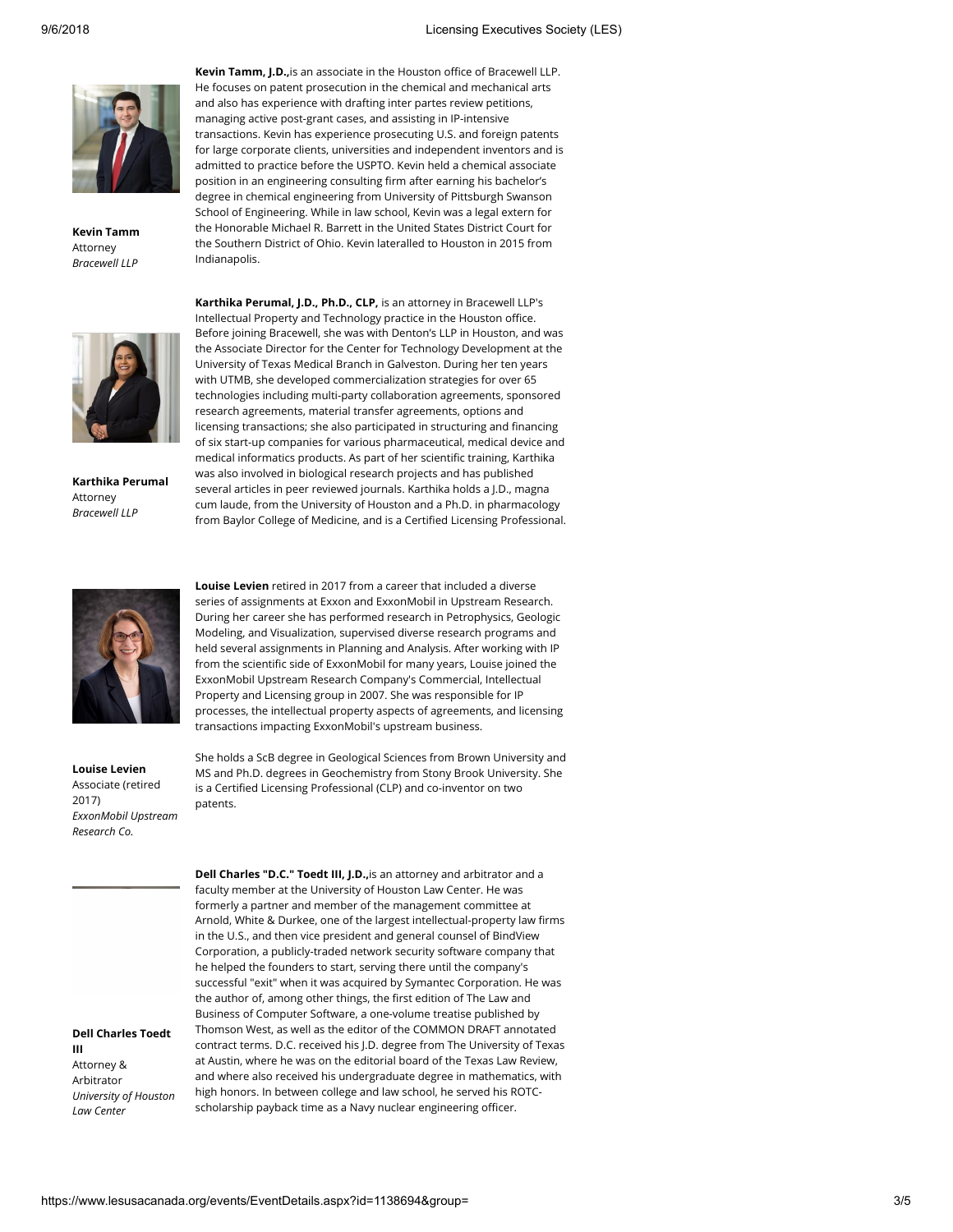

**Jonathon Hance Litigator and IP Lawyer** 

**Jonathon Hance** is both a litigator and an intellectual property lawyer. As an IP lawyer, Jonathon works to protect and monetize his clients' innovations and protect his clients' brands across a variety of sectors, including the energy, real estate, and technology industries. He also advises healthcare institutions regarding corporate governance issues and patient data privacy and protection under the Health Insurance Portability and Accountability Act (HIPAA). As a litigator, Jonathon is at home in the court room, where he represents both plaintiffs and defendants and works hard to enforce his clients' intellectual property rights and data confidentiality rights, to protect his clients' brands, and to resolve complex commercial disputes in the design and construction, real estate, energy, healthcare, and technology industries.

Jonathon has degrees from Southern Methodist University in Applied Mathematics, Computer Science, and Viola Performance and J.D. from Washington and Lee University School of Law. He is a Certified Licensing Professional (CLP), and he served as a judicial clerk to the Honorable Jennifer Walker Elrod of the United States Court of Appeals for the Fifth Circuit. Prior to the practice of law, Jonathon served as the director of information and technology for a mid-size restaurant company where he actively participated in key technology and business decisions relating to corporate back-end computing services, point-of-sale and point-oftransaction systems and web-interface design. He also served as a mathematical consultant for the Bank of America Private Bank where he developed financial portfolio projection and analysis software using the Monte Carlo method.

**James D. Woods, Ph.D.** is a Principal with Economic Analytics Consulting, LLC. Dr. Woods combines his training as a financial economist with over 30 years of business experience to provide efficient, analytical solutions to address his clients' and colleagues' challenges and opportunities.



**James D. Woods** Principal *Economic Analytics Consulting, LLC.*

Dr. Woods focuses his efforts on valuing patents, copyrights, trademarks and trade secrets, complex securities and derivatives and on evaluating the economic effects of decisions. Dr. Woods has helped his clients extract value from intellectual property through licensing and sale transactions and has testified at trial concerning his opinions of reasonable royalties and lost profits due to the misappropriation of intellectual property. He has also evaluated the economic impact of major sporting events, conventions and corporate relocation decisions. Dr. Woods began his career with the Federal Reserve Bank of St. Louis and has been a principal with national accounting firms. He has been an invited speaker on the value of intellectual property at several influential national and international programs and regularly provides continuing educational programs to lawyers and corporate executives. In addition to his work assisting clients, Dr. Woods serves as an adjunct professor of finance for the C. T. Bauer College of Business at the University of Houston where he teaches financial statement analysis to graduate students. He is a Certified Licensing Professional and a Certified Fraud Examiner.

#### **Directions:**

For directions to the University of Houston Law Center, use Google Maps [\(https://www.google.com/maps/place/University+of+Houston+Law+Center/@29.7239218,-95.3402699,17z/data=!3m1!4b1!4m5!3m4!1s0x8640be59143d076f:0x519ac28](https://www.google.com/maps/place/University+of+Houston+Law+Center/@29.7239218,-95.3402699,17z/data=!3m1!4b1!4m5!3m4!1s0x8640be59143d076f:0x519ac280881c29c9!8m2!3d29.7239172!4d-95.3380812) 95.3380812). [Click here \(/resource/resmgr/docs/chapters/map\\_uh\\_and\\_arrows.pdf\)f](https://www.lesusacanada.org/resource/resmgr/docs/chapters/map_uh_and_arrows.pdf)or a Parking map.

#### **Registration**

The Houston chapter uses online registration for members and non-members and accepts payment by credit card. Members should login to the registration page with their LES online account.

#### **Cancellations**

A \$5.00 cancellation fee is applied to all refunds. Cancellations are non-refundable after September 3. Substitutions will be accepted. Contact LES at (703) 234-4058 for assistance.

#### Disability/Dietary Needs

Requests for ADA accommodations and special dietary needs should be submitted to the event contact listed at the top of the page.

#### Photography Consent

By registering for this event, you permit LES and its chapters to use photographs of you with or without your name and for any lawful purpose, including for example such purposes as publicity, illustration, advertising, and web content.